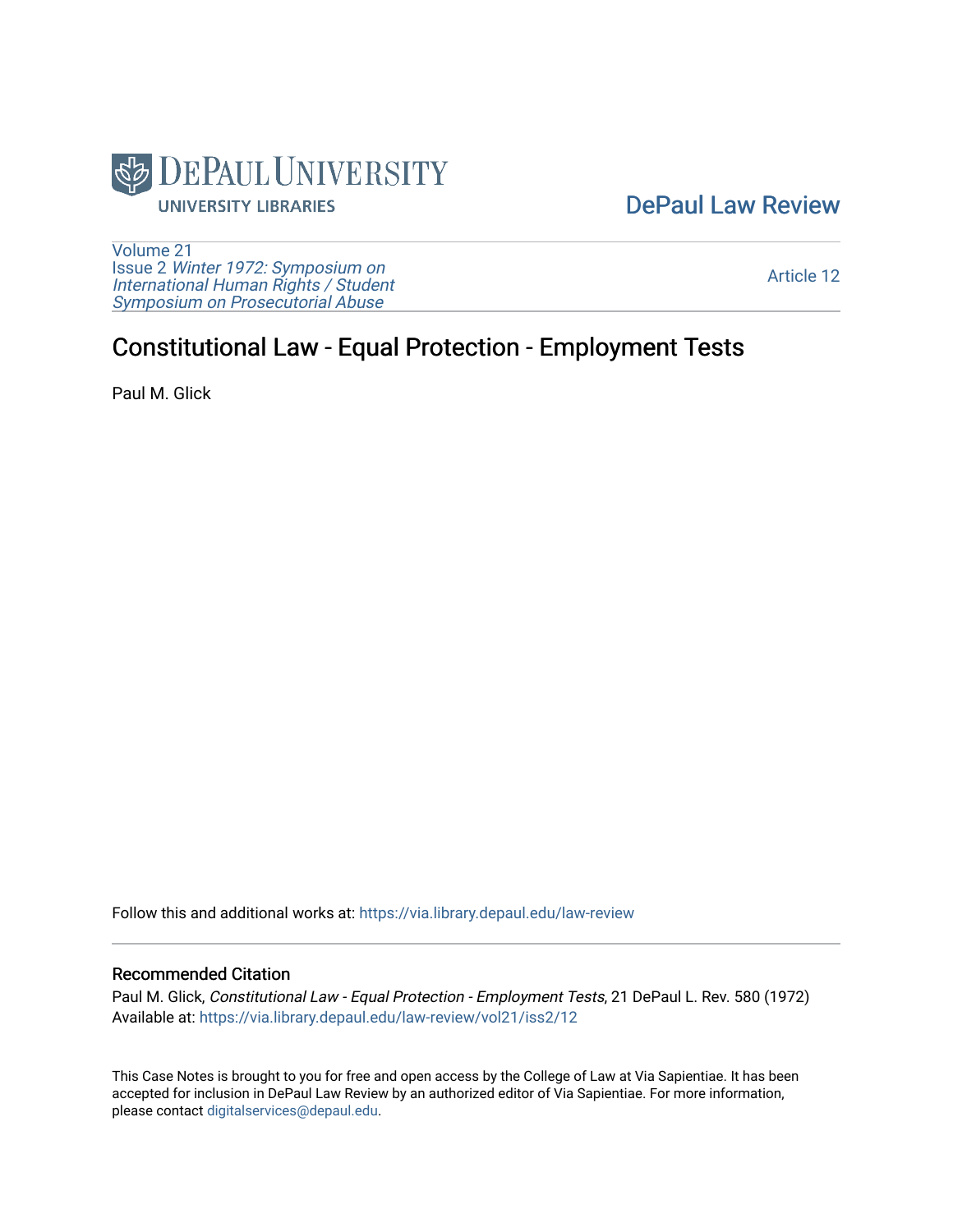### CONSTITUTIONAL **LAW-EQUAL** PROTECTION-EMPLOYMENT TESTS

In 1955, the Duke Power Company realized that their operations were becoming more complex and their employees were unable to grasp new situations, due primarily to new technological advances. They proceeded thereby, to institute the requirement that an employee, either black or white, had to have a high school education or its equivalent<sup>1</sup> in order to transfer from the Labor Department<sup>2</sup> into Operations, Maintenance, Coal Handling, or Laboratory and Testing. This policy was subsequently amended by providing that anyone who had been employed prior to September 1, 1965 that did not meet the previous qualifications could become eligible for promotion or transfer by passing a general intelligence test<sup>3</sup> and a general mechanical test.<sup>4</sup> Consequently, Willie S. Griggs and twelve other black employees brought a class action under Title VII of the 1964 Civil Rights Act<sup>5</sup> to enjoin Duke Power Company from discriminating against them.

The district court<sup>6</sup> found that prior to the passage of the 1964 Civil Rights Act, Duke Power Company had openly discriminated on the basis of race in their hiring practices; however, the court also found that these practices had ceased subsequent to July 2, 1965 and consequently there

3. The 12 minute Wonderlic Test.

4. The 30 minute Bennett Mechanical **AA** Test; only three or four of the fourteen black workers could satisfy these tests--- the fourth black worker, Willie Boyd, had achieved a diploma by passing an equivalency examination.

5. 42 U.S.C. § 2000e-2(a)(2) (1964) provides that: "It shall be an unlawful employment practice for an employer . **.** . to limit, segregate, or classify his employees in any way which would deprive or tend to deprive any individual of employment opportunities or otherwise adversely affect his status as an employee, because of such individual's race. . **....**

Section 2000e-2(h) provides: "Notwithstanding any other provision of this (title), it shall not be an unlawful employment practice for an employer . . . to give and to act upon the results of any professionally developed ability test provided that such test, its administration or action upon the results is not designed, intended, or used to discriminate because of race **.. "**

6. Griggs v. Duke Power Co., 292 F. Supp. 243 (D.C. N.C. 1968).

<sup>1.</sup> Such as a Certificate of Completion of General Education Development (GED) tests, high school level.

<sup>2.</sup> At the time of this action, all of the black employees at the Dan River Station had been relegated to the Labor Department; the least desirable and lowest paid station at the plant.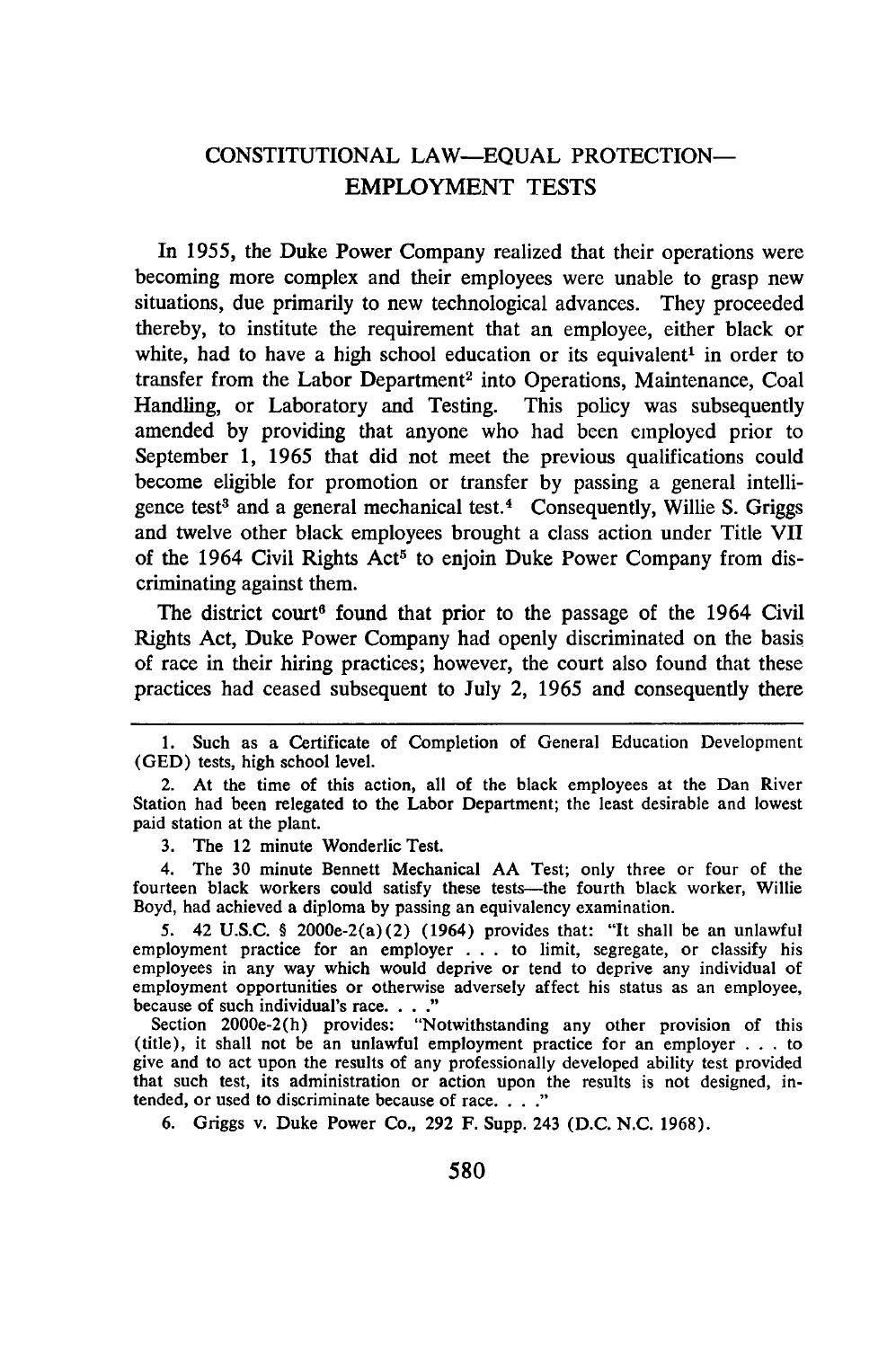**1971]**

was no affirmative relief available. Judge Gordon, speaking for the court, felt that Title VII was only to **be** applied prospectively and could not erase the inequities of prior discrimination. The court of appeals<sup>7</sup> stated that a subjective and not an objective test of the employer's intent should be used to determine whether the adoption of hiring criteria had a discriminatory purpose. The appellate court thereby sustained the district court, but reversed in part, holding that previous discrimination resulting from prior practices was insulated from remedial action. The Supreme Court, in a unanimous decision, ruled that any employment test "must measure the person for the **job** and not the person in the abstract." *Griggs v.* Duke Power *Company,* 401 U.S. 424, 436 (1971).

This decision is significant because it is the culmination of a series of cases and administrative decisions which have attempted to interpret Section 703 (h) of Title VII of the Civil Rights Act of 1964. The purpose of this case note is to explore the history of tests and diploma requirements that have to be job-related and to postulate on the future trend which might result from this landmark decision.

At the onset, employment discrimination is much harder to handle than other forms of discrimination.8 It has been acknowledged that employment tests pervade our lives.<sup>9</sup> They are employed as the first hurdle

8. A basic education is considered to be the birthright of every American and the denial of such has always aroused opposition. *See* Brown v. Board of Education, 349 U.S. 294 (1955); Brown v. Board of Education, 347 U.S. 483 (1954); Shuttlesworth v. Birmingham Board of Education, 162 F. Supp. 372 (N.D. Ala. 1958); Briggs v. Elliot, 132 F. Supp. 776 (E.D. S.C. *1955). See also* VOSE, **CAUCASIANS ONLY, THE SUPREME COURT, THE NAACP AND THE RESTRICTIVE COVENANT,** (1967). This attitude and concern, however, has not been reflected in America's views toward employment discrimination. In order to bring minority groups equal economic opportunity, all forms of discrimination must be met head on. From the birth of the black baby through his total maturation, he is met with

overt and covert forms of discrimination that shape his basic philosophies and attitudes. *See* for an excellent account of the discriminatory practices that effect black children, PETTIGREW, A **PROFILE ON THE NEGRO** AMERICAN (1964); **WRIGHT, BLACK Boy** (1945).

To begin with, the inferior education that the minority group child receives in many communities effectively eliminates him from high-level employment. Wher disenfranchised, he is robbed of his chance to improve himself through the ballot box. The Federal Voting Rights Act of 1965 promised to improve the blackman's position at the ballot box, however the improvement has been seen minimally. *See generally* Gomillion v. Lightfoot, 364 **U.S. 339** (1960); TAPER, **GoMILLION** V. LIGHTFOOT, APARTHEID **IN ALABAMA** (1962). Housing discrimination too has its effects; when the black man is not permitted to live near his choice of work, or is cloistered into "ghettoes" where the schools are inferior, the total picture is made bleaker and the effects of employment discrimination are felt more strongly.

**9.** For an excellent account of seniority and testing violations under Title VII,

<sup>7.</sup> Griggs v. Duke Power Co., 420 F.2d 1225 (4th Cir. 1970).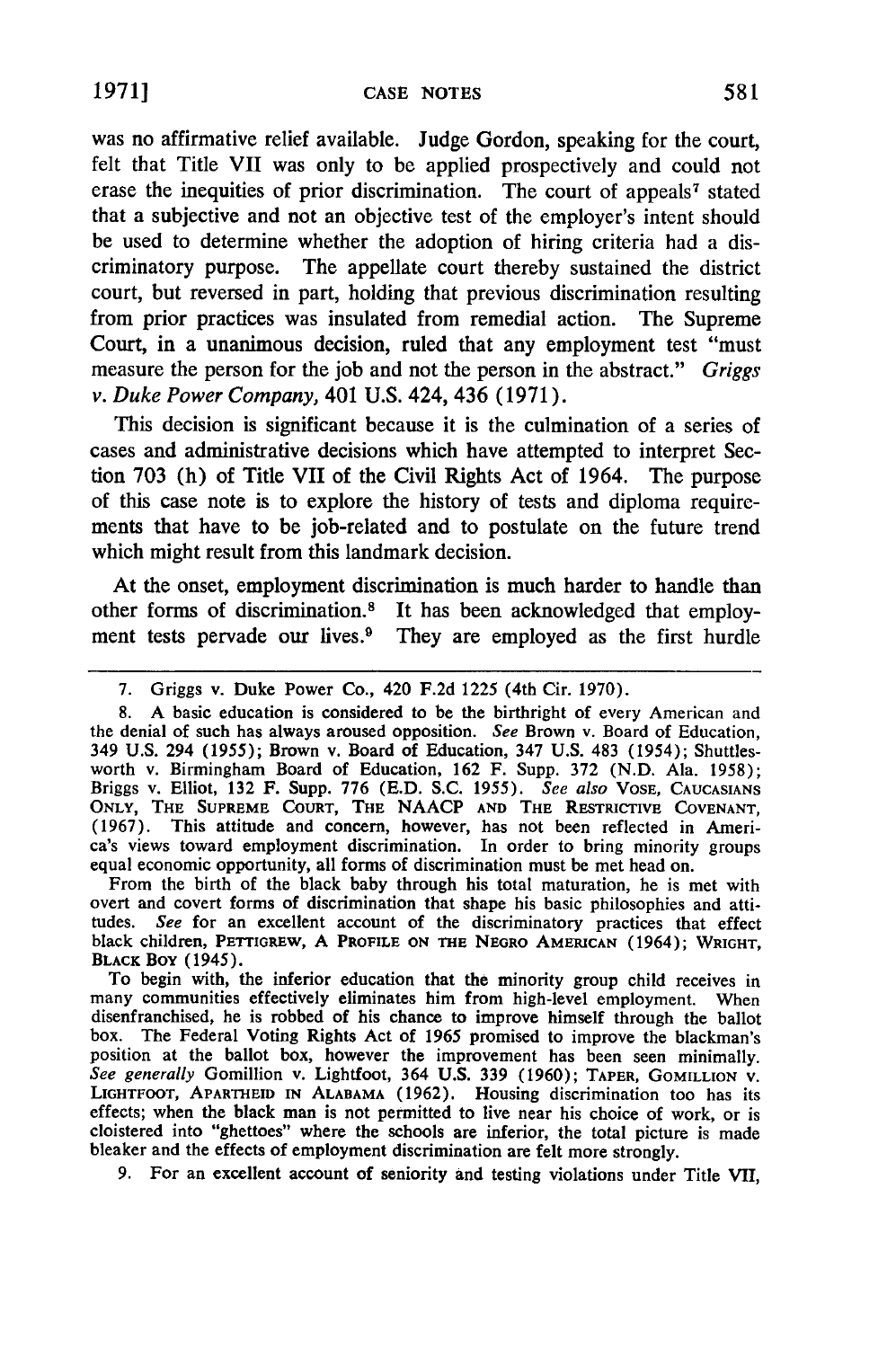in being considered for a job, in that the applicant must obtain a minimum score before he is given any consideration. Consequently, discrimination in this initial phase of employment precludes the individual from advancing toward his personal goals.

Because of the wide variety of employment tests, *i.e.,* **I.Q.** to mechanical aptitude, and the equally wide variety of skills that are required in order to achieve successful results, the member of a minority group is handicapped from the beginning.<sup>10</sup> The evidence indicates that on the majority of these tests, performance of minority group members is substantially poorer than that of the majority. With this disadvantage at the inception, the outlook for the individual member of a minority group is limited to the lowest paid jobs in society. In rebuttal, employers seek to justify the use of these tests because they supposedly delineate those persons qualified to fill vacancies. This presents an obvious contradiction but yet an obvious quandry for the employer legitimately seeking to fill a position.

What is not considered, however, is that "[c]ontrary to popular belief, the likelihood that scores on any particular aptitude test will correlate significantly with performance on any particular job is very slim indeed." $11$ The tests are often administered by employers without any evaluation of their particular needs, while the information that is supposed to be ferreted out is not adjusted to the applicant population.

The 1964 Civil Rights Act was the initial attempt by Congress to alleviate the problems that those in the minority faced in the employment area. 12 Paralleling the Civil Rights Act was President Johnson's Executive Order No. 11246<sup>13</sup> which forbids employment discrimination by government contractors and requires the implementation by "affirmative ac-

10. *See,* Bannister, Slater & Radzan, *The Use of Cognitive Tests in Nursing Candidate Selection,* 36 **OCCUPATIONAL** PSYCHOLOGY 75 (1962); Kirkwood, *Selection Techniques and the Law: To Test or not to Test?,* 44 **PERSONNEL** 18 (1967).

11. Cooper **&** Sobol at 1643.

12. Thirty-five states had statutes prohibiting racial discrimination in employment by the time the *Civil Rights Act of 1964* went into effect. *See* Purdy, *Title VII: Relationship and Effect on State Action,* 7 B.C. **IND.** & COM. L. REV. 525, 527 (1966). The states not having such laws were Alabama, Arkansas, Florida, Georgia, Kentucky, Louisiana, Mississippi, North Carolina, North Dakota, South Carolina, South Dakota, Tennessee, Texas and Virginia. The definitions of discriminatory practices, of course, differed; and as with Title VII, voluntary compliance and agency hearings were the usual practice.

13. Exec. Order No. 11,246, 3 C.F.R. 339 (Comp. 1964-65).

*see* Cooper & Sobol, *Seniority and Testing Under Fair Employment Laws: A General Approach to Objective Criteria of Hiring and Promotion,* 82 HARV. L. REV. 1598 (1969) [hereinafter cited as Cooper & Soboll.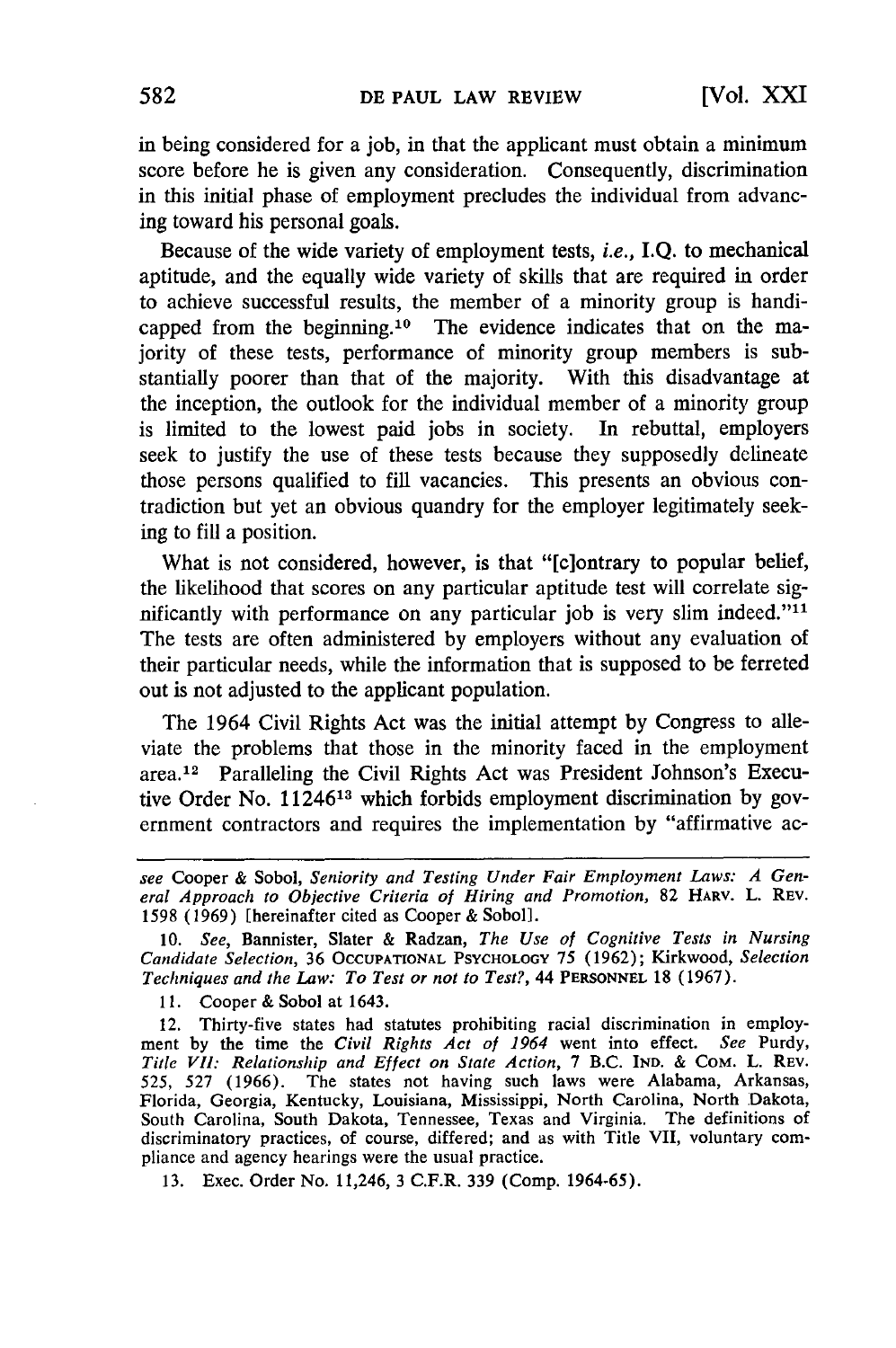tion programs" to assure the attainment of equal employment. Title VII was the first comprehensive "equal employment opportunities" law ever passed by Congress. There were still, however, a penumbra of problems that remained unsolved. The problem of determining whether employment discrimination had occurred, and the obstacles of collecting sufficient factual data to prove the charge, was far more subtle and complex than in the areas of other forms of racial discrimination. In the area of employment testing practices alone, there is the problem of proving that although the testing practices are overtly fair and impartial, their *effect* on minority groups will bring the practices under Title VII.14

The first frontal attack on discriminatory employment practices was in the area of "neutral" employment standards. In *Asbestos Workers Local 53 v. Vogler,15* the union practice of limiting induction of apprentices to relatives of existing members was found invalid under Title VII because it perpetuated past discrimination. Another case, *Johnson v. Ritz Associates, Inc.,'<sup>6</sup>*involved a New York hotel's refusal to hire desk clerks without experience. This practice was found to be violative of the New York law<sup>17</sup> because of former business practices. Had this practice been allowed to continue, the effect would be to eliminate members of minority groups from consideration for the positions. These two cases have had far reaching effect, not only in gaining access for minority group members to these jobs but also as a basis to challenge other discriminatory practices: [C]ases, such as these may have far broader implications, suggesting application of fair employment laws to challenge many other seemingly neutral employment practices that adversely affect minority group job opportunities, **s**

A look into the legislative history of the Civil Rights Act of 1964 gives a good indication of exactly what the Congress envisioned when it passed the legislation. The test clause in Section 703(h), introduced **by** Senator John Tower, provides that an employer should be free

to give and to act upon the results of any professionally developed ability test provided that such test, its administration or action upon the results is not designed, intended or used to discriminate because of race. **.... 19**

This clause was inserted as a direct response to a decision<sup>20</sup> by a hearing

**17.** N.Y. EXEC. LAW § 296-ia(a) (McKinney Supp. 1968).

**18.** Cooper & Sobol at 1601.

19. 42 U.S.C. § 2000e-2(h) (1964). *See also* 110 **CONG.** REC. 13504 (1964).

20. Myart v. Motorola, a text of the examiner's opinion may be found at 110 **CONG.** REC. 9030-33 (1964); 110 **CONG.** REc. 9024 (1964) which quotes an editorial of the Chicago Tribune, March **7,** 1964.

<sup>14.</sup> Cooper & Sobol at **1637.**

**<sup>15.</sup>** 407 **F.2d** 1047 (5th Cir. 1969).

**<sup>16.</sup>** Case No. C12,750-66 (New York State Commission for Human Rights, undated).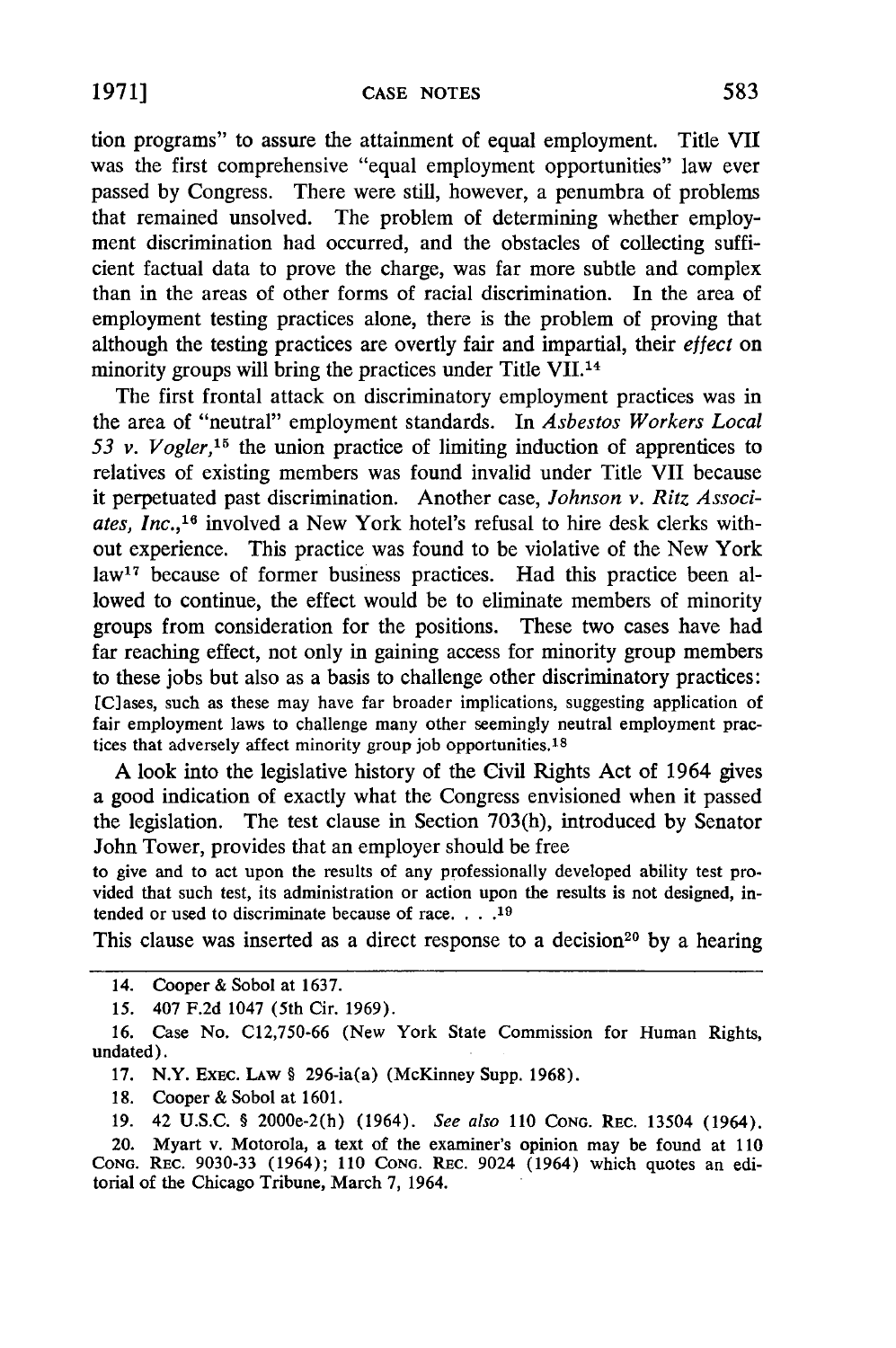examiner under the Illinois Fair Employment Practices Act.<sup>21</sup> This case went so far as to say that any test which had an adverse effect on blacks would be invalid. The salient point of the case was that the examiner failed to take under consideration the *business needs of the employer.<sup>22</sup>*

The opponents of the Tower Amendment, however, felt that the original wording of the Bill protected employers from actions such as those taken by the hearing examiner in *Myart v. Motorola*.<sup>23</sup> Instead the opponents favored the position advanced by Senators Clark and Case. These men had presented an interpretive memorandum previous to Tower's amendment which stated:

There is no requirement in title (sic) VII that employers abandon bona fide qualification tests where, because of differences in background and education, members of some groups are able to perform better on these tests than members of other groups. An employer may set his qualifications as high as he likes, he may test to determine which applicants have these qualifications, and he may hire, assign, and promote on the basis of test performance. <sup>24</sup>

In subsequent comments by Senator Case, this memorandum was severely constrained 25 and as a result it does not allow a *carte blanche* authorization to the use of unrestricted tests.

Senator Tower's amendment was eventually rejected by the Senate<sup>26</sup> and subsequently, he introduced the much weaker version which had previously been cleared with the proponents of the bill.<sup>27</sup>

The legislative history of the Act leads one to believe that the test clause of Section 703(h) was designed to give a clarifying effect. <sup>28</sup>

Moreover, since the original and presumably more permissive, form of the test

- 23. Myart v. Motorola, *supra* note 20.
- 24. 110 **CONG.** REC. 7213 (1964).
- 25. 110 **CONG.** REC. 13504 (1964).
- **26. 110 CONG.** REC. 13503-04 (1964).

27. Speaking on the new version, which eventually became incorporated as part of § 703(h), Senator Humphrey stated: "Senators on both sides of the aisle who were deeply interested in Title VII have examined the text of this amendment and have found it to be in accord with the intent and purpose of that title." 110 **CONG.** REC. 13274 (1964).

28. Petitioners Brief to the Supreme Court at 50. Griggs v. Duke Power Co., 401 U.S. 424 (1971); Cooper & Sobol at 1653.

<sup>21.</sup> ILL. REV. **STAT.** ch. 48, § **855** (1969).

<sup>22.</sup> As a consequence, Senator Tower introduced his amendment which he felt "would not legalize discriminatory tests." 110 **CONG.** REC. 13504 (1964). He only sought to protect testing procedures that were "designed to determine or predict whether (an) individual is suitable or trainable with respect to his em- ployment in the particular job or enterprise involved." 110 **CONG.** REC. 13492 (1964).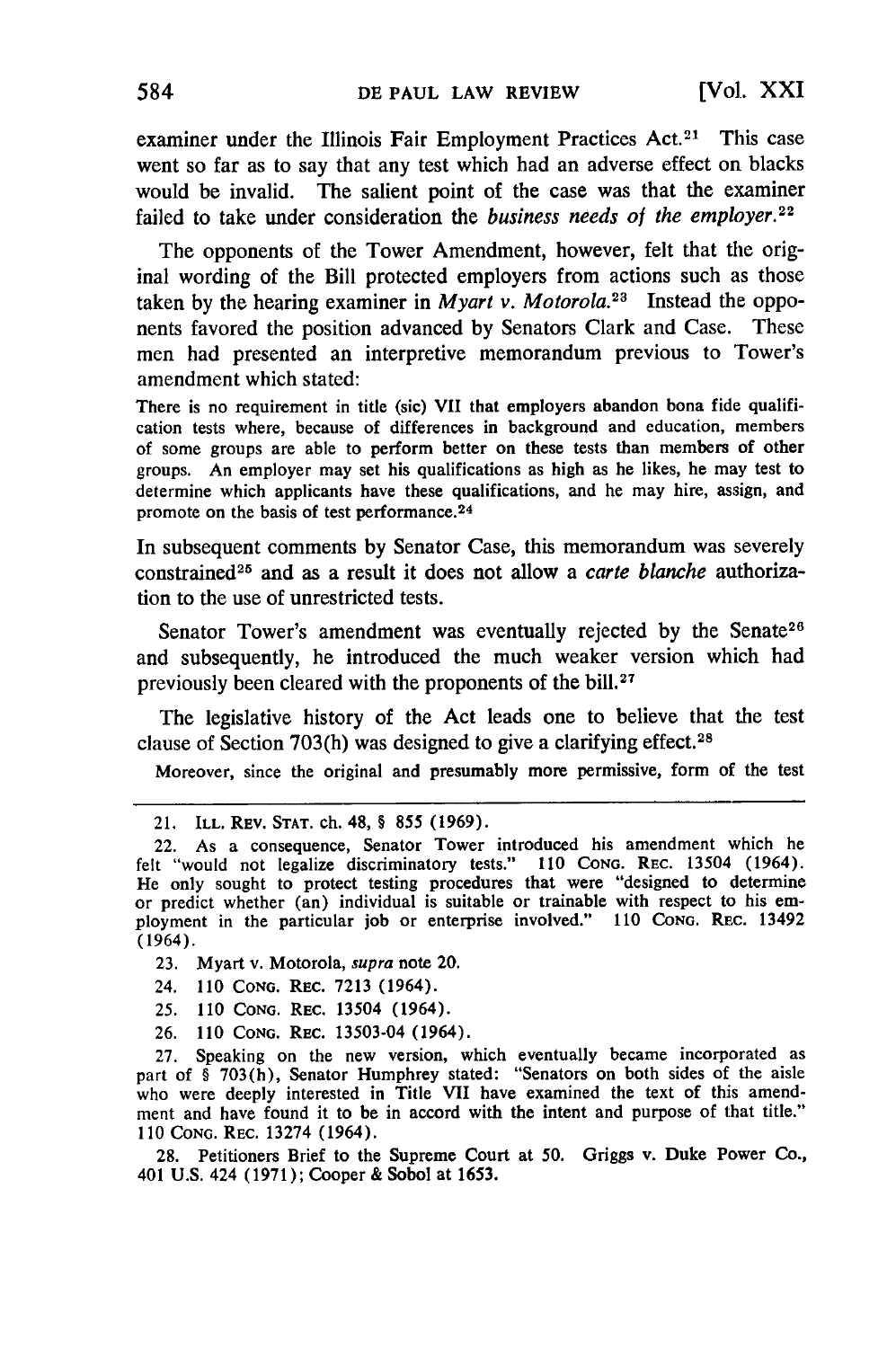clause included a business needs requirement for tests, it seems likely that the requirement was also implied in the less permissive version that was enacted.<sup>29</sup>

Section **703(h)** has subsequently been extensively interpreted **by** the Equal Employment Opportunity Commission (hereinafter referred to as **EEOC) .30**

The **EEOC** has interpreted Section **703(h)** uniformly since its inception. It has insisted on "job-relatedness" as the fair measure of all tests and educational standards. The test must

fairly measure the knowledge or particular skills required **by** the particular **job** or class of jobs which the applicant seeks or which fairly affords the employer a chance to measure the applicant's ability to perform a particular **job** or class of jobs. The fact that a test was prepared **by** an individual or organization claiming expertise in test preparation does not, without more, justify its use within the meaning of Title **VII.31**

This same stand is also taken **by** the **EEOC** regarding educational requirements. 32 Even more currently, this problem has been elaborated **by** new *EEOC Guidelines on Employee Selection Procedures.33* These predures were issued specifically to cover intelligence and aptitude tests. In order to qualify, employers must have

data demonstrating that the test is predictive of or significantly correlated with important elements of work behavior comprising or relevant to the **job** or jobs for which Guidelines are being evaluated.<sup>34</sup>

It would be utter foolishness if it were otherwise. Employers could use any test that they wished as long as it had been professionally developed; e.g., requiring a ditch digger to take a typing test.

In determining the type and amount of study necessary as a prerequisite to the use of a test to determine "job-relatedness," it has been stated that:

Some adequate measure of validity is absolutely necessary before the value of a test can really be known and before the scores on tests can be said to have any meaning

**31.** EEOC **GUIDELINES ON EMPLOYMENT TESTING PROCEDURES** (1966).

- **32. EEOC** Decision, December, 1966.
- **33. 35** Fed. Reg. **12333** (1970).
- 34. **35** Fed. Reg. **12333** at § 1667.4(c) (1970).

<sup>29.</sup> Cooper & Sobol at 1653. *See also* Senator Humphrey's letter to the American Psychological Association, quoted in **THE INDUSTRIAL** PSYCHOLOGIST, Aug., 1965, at 6.

<sup>30.</sup> The congressional response was probably directed toward insuring that tests with differential racial impact are not rendered illegitimate per se, but that when validated and suited to a particular job, or set of jobs, they are an appropriate basis for job selection. However a second interpretation may be that Congress wanted to grant employers a virtual carte blanche in using pre-employment general intelligence tests and this was aimed at keeping the Employment Commission from regulating the employer's use of general intelligence tests.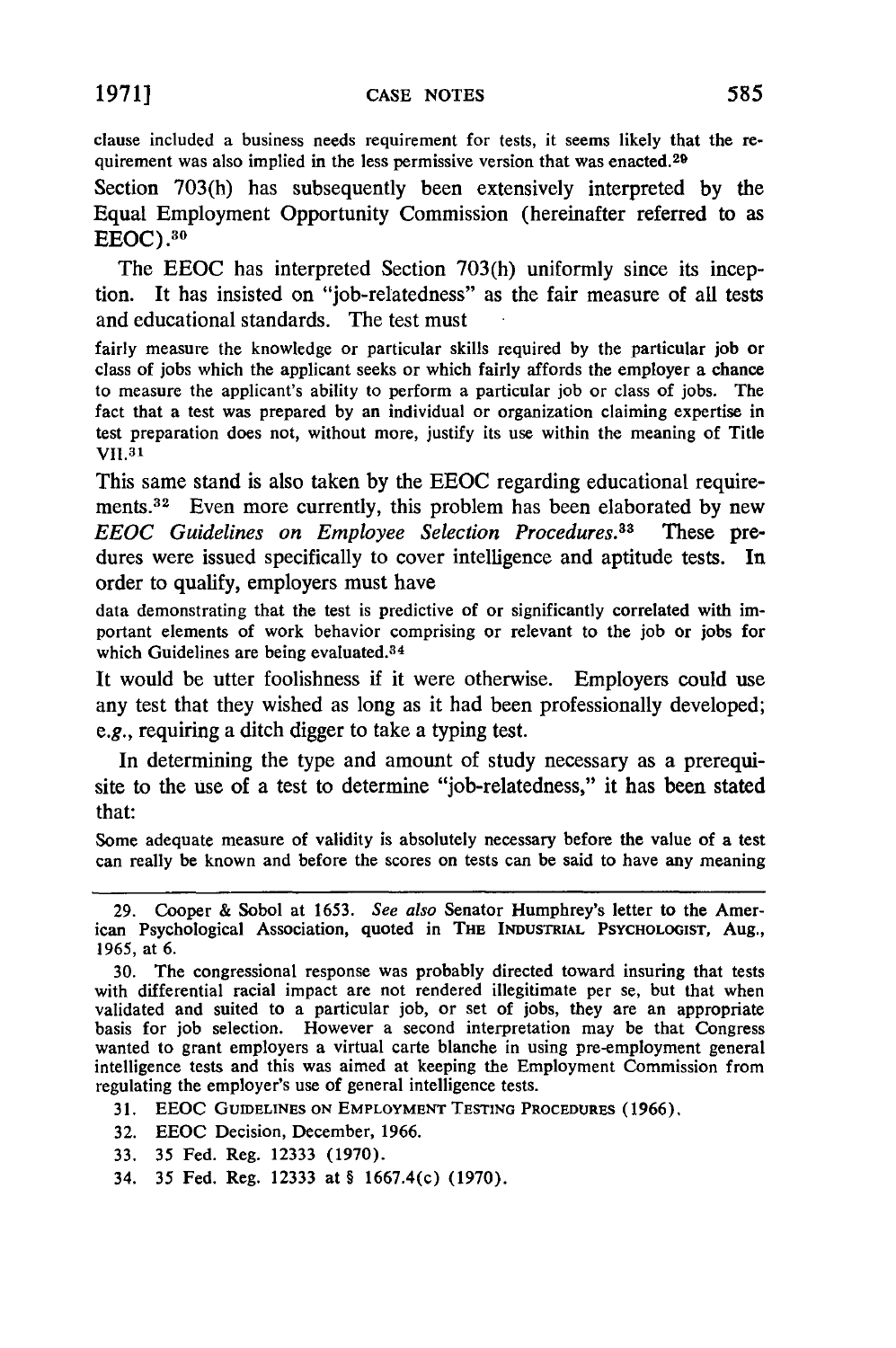as predicators of job success **....** The use of unverified tests, whether through innocence or intent, cannot be condoned. . **.** .Tests must always be selected for the particular purpose for which they are used; even in similar situations, the same test may not be appropriate . **. .** . It is of utmost importance that any tests that are used, for employment purposes or otherwise, be validated. . . . It is only when a test has been demonstrated to have an acceptable degree of validity that it can be used safely with reasonable assurance that it will serve its intended purpose.<sup>35</sup>

Re-enforcing this EEOC decision, is a virtually identical requirement imposed by the Office of Federal Contract Compliance (OFCC).<sup>36</sup> Carrying these ideas to their fruition, job-relatedness standards have also been adopted by several states.<sup>37</sup>

35. EEOC GUIDELINES ON EMPLOYEE SELECTION PROCEDURES, 35 Fed. Reg. 12333 at §§ 1607.4, 1607.5, 1607.7; OFCC, Validation of Tests **by** Contractors and Subcontractors subject to the Provisions of Executive Order 11246, 33 Fed. Reg. 14392, §§ 2, 3, 5 (1968). "Some adequate measure of validity is absolutely necessary before the value of a test can really be known and before the scores on the test can be said to have any meaning as predictors of **job** success. . **.** . The use of unverified tests, whether through innocence or intent, cannot be condoned **. ..** For example, if a test is known to measure some psychological ability, such as ability to work with mechanical relations, and certain mechanical performances are required in the performance of the job, the test still cannot be considered valid until the scores have been checked against some index of job success." GHISELLI & BROWN. PERSONNEL AND INDUSTRIAL PSYCHOLOGY 187-88 (1955). "Tests must & Brown, Personnel and Industrial Psychology 187-88 (1955). always be selected for the particular purpose for which they are to be used; even in similar situations, the same test may not be appropriate. . **.** . Tests which select supervisors well in one plant prove valueless in another. No list of recommended tests can eliminate the necessity for carefully choosing tests to suit each situation. **..** . No matter how complete the test author's research, the person who is developing a selection or classification program must, in the end, confirm for himself the validity of the test in his particular situation. . **.** . In most predictive uses of tests, the published validity coefficient is no more than a hint as to whether the test is relevant to the tester's decision. He must validate the test in his own school or factory .... **."** 1 **CRONBACH, ESSENTIALS OF PSYCHOLOGICAL TESTING 86, 105, 119** (2d ed. 1960). "It is of utmost importance that any tests that are used, for employment purposes or otherwise be validated. . **.** . It is only when a test has been demonstrated to have an acceptable degree of validity that it can be used safely with reasonable assurance that it will serve its intended purpose. "The point to be emphasized throughout this discussion is that no one-whether he is an employment manager, a psychologist, or anyone else—can predict with certainty which tests will be desirable tests for placement on any particular job." TIFFIN & MCCORMICK, INDUSTRIAL PSYCHOLOGY **119,** 124 (5th ed. 1965). *See generally,* **FREEMAN,** THEORY **AND** PRACTICE **OF PSYCHOLOGICAL TESTING** 88 (3rd ed. 1962); **GHISELLI** & BROWN, *supra,* at 210; LAWSHE & **BALMA, PRINCIPLES** OF **PERSONNEL TESTING** (2d ed. 1966); **RUCH,** PSYCHOLOGY **AND LIFE** 67, 456-57 (5th ed. 1958); **SIEGEL, INDUSTRIAL PSYCHOLOGY** 122 (1962); THORNDIKE, **PERSONNEL** SELECTION **TESTS AND MEASUREMENT TECHNIQUES 5-6** (1949).

**36.** *See,* OFCC, Validation of Tests **by** Contractors and Subcontractors Subject to the Provisions of Executive Order 11246, **33** Fed. Reg. 14392, § 2b (1968).

**37.** *California Fair Employment Practices Equal Good Employment Practices,* CCH EMPLOYMENT PRACTICES GUIDE, 20,861 (19-); *Colorado Civil Rights Commission Policy Statement on the Use of Psychological Tests,* CCH **EMPLOYMENT**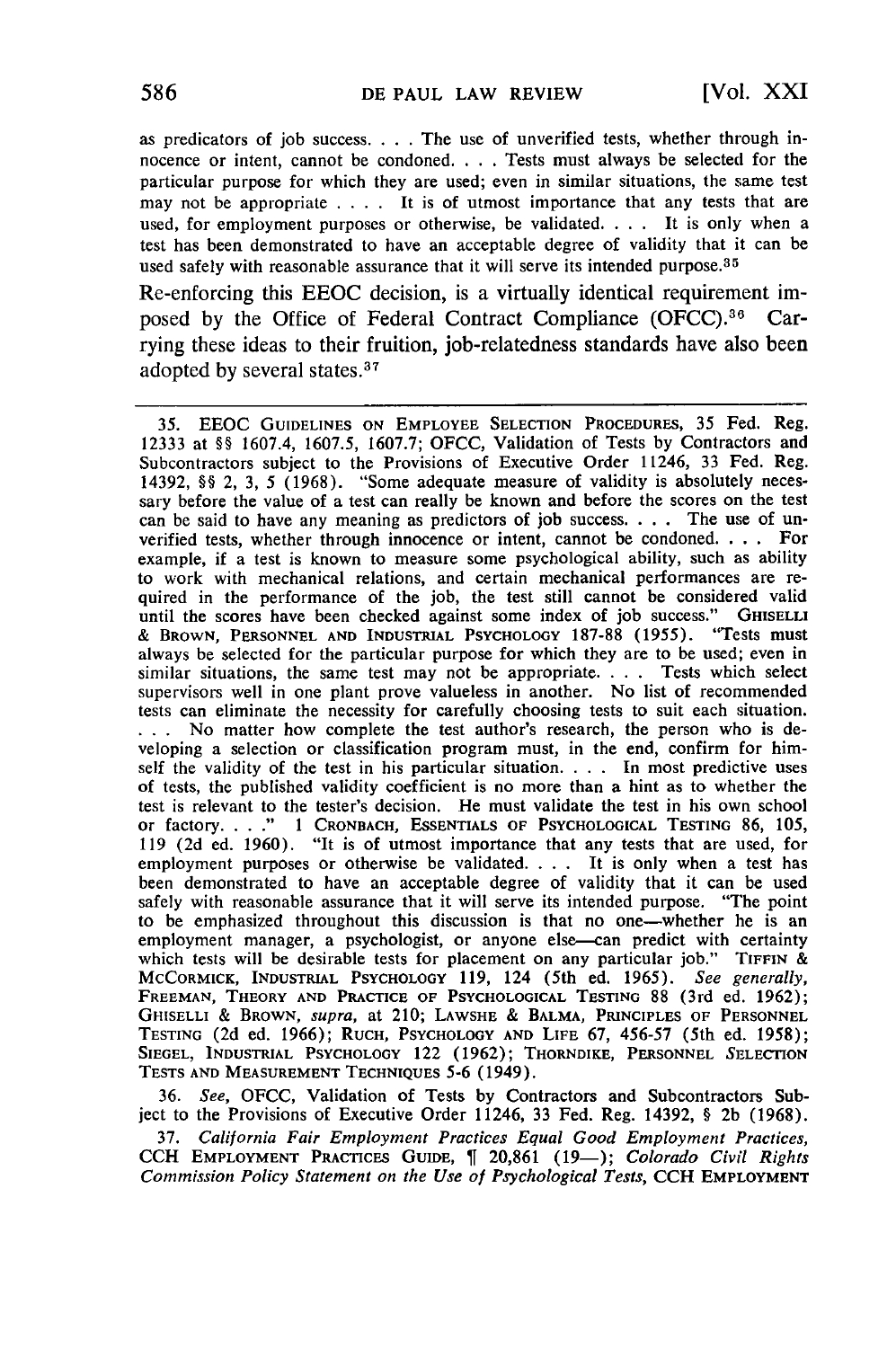The EEOC has also been extremely active in determining whether or not the testing procedures that have been employed are job-related. Many different factors are taken into account depending on the particular situation, and consequently, each situation must be judged on its individual merits. <sup>38</sup>

One criteria that is used is the extent to which the specific requirement is adverse to minority applicants. A requirement which does not result in a greater preference for whites over blacks need be subjected to little, if any, examination under the fair employment laws.<sup>39</sup> In other words, the conclusion has been reached that testing procedures do violate fair employment laws in situations where one minority group is adversely affected, even without regard to the motives of the employer in using the particular standards. All of this interpretation is notwithstanding the fact that neither Title VII or Executive Order 11246 employs the requirement that the employer specifically intended to injure a certain "group" by using the procedures.

The first case to deal squarely with the testing criteria used by employers was *Myart v. Motorola.40* Plaintiff, Leon Myart, had applied for a job with the Motorola Company. He was given a battery of tests consisting of a five minute verbal test, a mathematical ability exam and a short interview. He was informed that he would be notified later of the results, but was never contacted. Myart then filed with the Illinois Fair Employment Practices Commission stating that the sole reason for Motorola not hiring him was his race and not his achievement on the examinations. The hearing examiner found in Myart's favor, concluding that he had achieved a passing score, and subsequently ordered Motorola to stop using their tests. "In the light of current circumstances, **. . .** this test does not lend itself to equal opportunity to qualify for the hitherto culturally deprived and disadvantaged groups."<sup>41</sup> Congress' response to

39. *See,* Parkam v. Southwestern Bell Telephone Co., 433 F.2d 421 (8th Cir. 1970).

40. *Supra* note 20.

41. 110 Cong. Rec. 9032 (1964).

PRACTICES GUIDE,  $\P$  21,060 (19-); *Pennsylvania Human Relations Commission*, *Affirmative Action Guidelines* for *Employment Testing,* CCH EMPLOYMENT **PRAC-**TICES GUIDE,  $\parallel$  27,295 (19-).

<sup>38.</sup> *See* EEOC Guidelines on Employee Selection Procedures, 35 Fed. Reg. 12333 (August 1, 1970). EEOC Decision No. 70-501, Case YAT9-633 (January 29, 1970), in CCH EMPLOYMENT PRACTICES **GUIDE,** 6112 (covering several aptitude tests including Bennett test used **by** Duke); EEOC Decision No. 70-552 (February 19, 1970), in CCH EMPLOYMENT PRACTICE GUIDE,  $\int$  6139 (covering the Wonderlic and Bennett tests used by Duke). *See also,* Hobson v. Hansen, 269 F. Supp. 401, 484, 485 (D.D.C. 1967).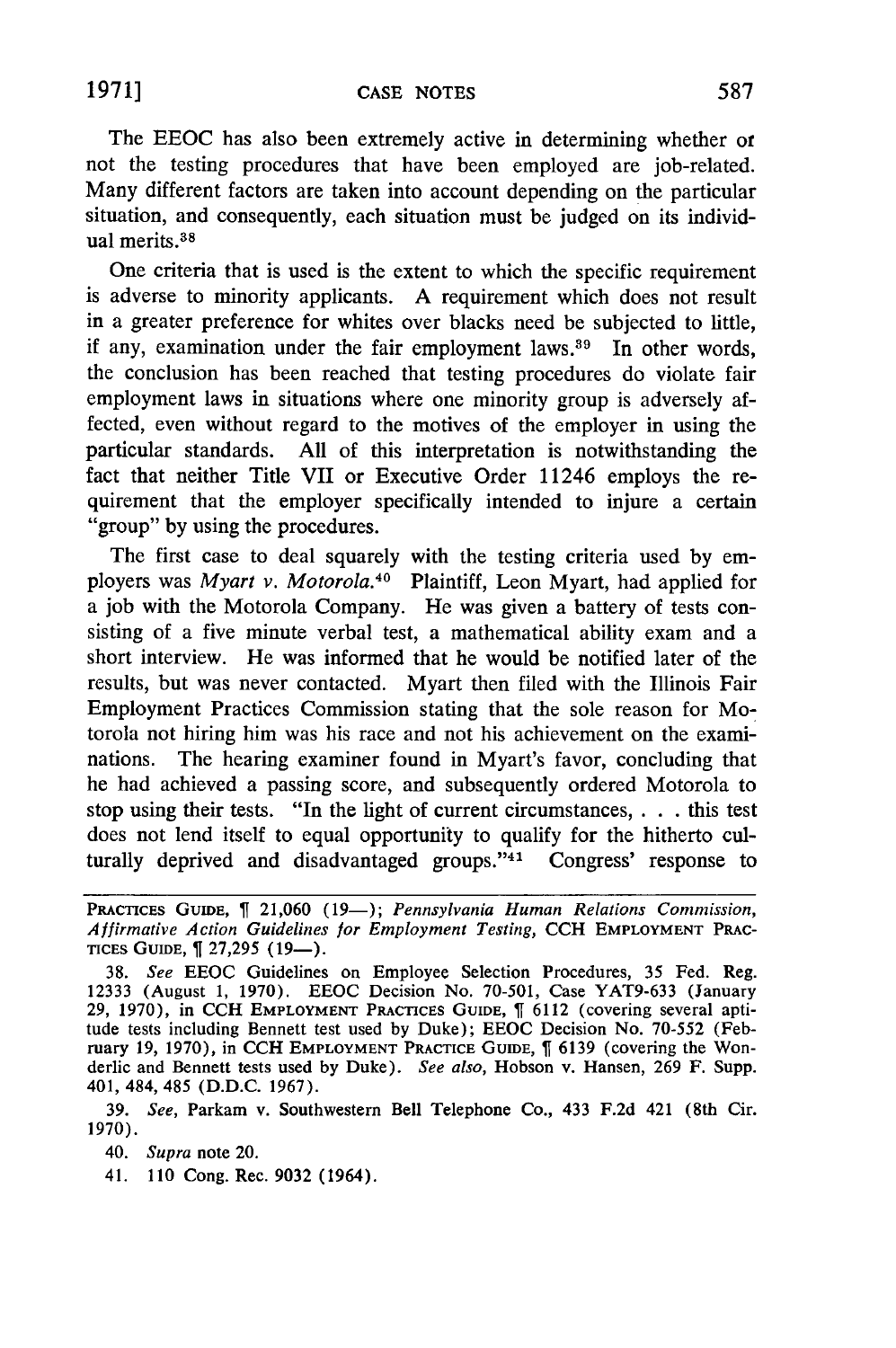this decision was drastic and the reaction almost doomed Section 703(h) of the Act.<sup>42</sup>

The first decision indorsing the EEOC position with regard to the testing provisions of Section 703(h) was *United States v. H. K. Porter Company.<sup>43</sup>*In this case, defendant company employed the tests of the United States Employment Service (General Aptitude Test Battery-GATB).<sup>44</sup> This battery of tests was used to measure the applicant's "general intelligence" and "manual dexterity." In sustaining the challenge to the aforementioned examinations, the court found that the tests given bore only a superficial relationship to the position for which the applicant applied. Stating the EEOC principles that were to echo in future decisions, the court said that they agreed in principle "with the proposition that the aptitudes which are measured by a test should be relevant to the aptitudes which are involved in the performance of jobs  $\ldots$ .<sup>745</sup> Although the court's endorsement of job-relatedness may have served a useful judicial building block in the eventual ratification of the EEOC Guidelines, it falls far short of demanding the rigorous procedures that the Guidelines require.46 Overall, *Porter* states that if the application of a test has a substantial, differential impact on members of minority groups, the employer must examine and present *some evidence* that the test is related to the job to be performed.

Following the *Porter* decision was *Dobbins v. Electrical Workers Local 212.4 <sup>7</sup>*Plaintiff, an electrician, challenged the tests administered by the union local. It was shown that although forty-four presently employed electricians had taken the test, only three had passed. 48 The union's own expert testified that the examination was "unfair" and a "mistake." In

46. The court did not hold validation necessary to prove job-relation, but merely assumed for the sake of argument that some form of validation is necessary. In the **GUIDELINES,** the requirement of validation compels the selector to have empirical data demonstrating that the test is predictive of the applicant's performance on criteria of satisfactory work behavior. The relevant criteria for each job must be carefully described, and the test must be shown to have a statistically significant relationship to one of the criteria. Then the court indicated that if some validation is necessary, it will be satisfied by a validation process that is more rule of thumb than systematic. No data was presented, nor were any statistically significant studies conducted.

47. 292 F. Supp. 413 (S.D. Ohio 1968).

48. *Id.* at 433.

<sup>42.</sup> *See* text *supra.*

<sup>43. 296</sup> F. Supp. 40 (N.D. Ala. 1968).

<sup>44.</sup> The GATB is a lengthy battery of twelve tests requiring two and one half hours to administer. Nine aptitudes are measured.

<sup>45.</sup> *Supra* note 43, at 78.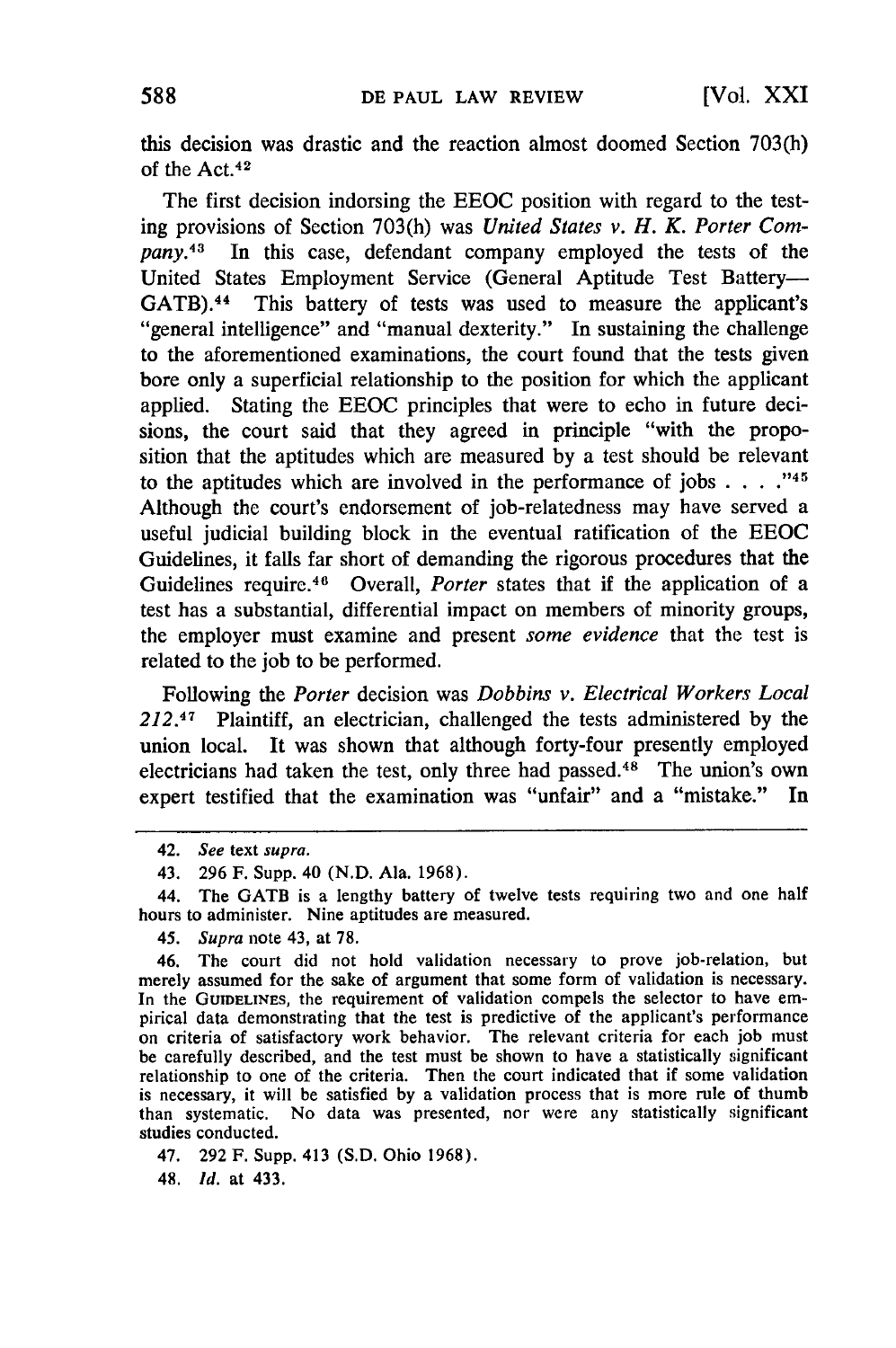finding for Dobbins, the court held the examination unlawful, and even though objectively fair and objectively graded, to be unnecessarily difficult. "[T]he fair test of an individual's qualifications to work . . . is the actual ability to work on the job in the trade for the average (employee) operating in the trade."<sup>49</sup> In this same decision, however, the court found that the tests administered by the apprenticeship committee of the union were legal because they were "reasonably related to the proper attitude," and "properly selected" by an expert consultant.<sup>50</sup> However, the court never made clear how its decision that the examinations were "properly selected" was determined; there is the inference that it is less than what is required under the validation process of the EEOC Guidelines.

Further clarification of these issues emerged in *Colbert v. H. K. Corpo*ration.<sup>51</sup> Plaintiff, a secretary, challenged two tests that were administered by the employer. The first test, which was of stenographic skills, was judicially approved since it was convincingly similar to the work required to be performed on the job. The second test was considered to be of the type of a general intelligence examination. The court here stated, citing the *Porter* decision, that a general job-relatedness standard was to govern. The test administered here was also used for higher, related jobs; and since the employer was small, and since the court found the psychologists themselves in disagreement concerning the proper standards of validation, they allowed the use of the examinations *without* empirical study. This case was distinguished from *Porter* because the test there had no overt relation to the job to be performed, *i.e.,* manual labor to general intelligence. In the case at hand, the position tested for was that of a secretary and it was deemed reasonable to expect a certain level of achievement in verbal skills and general intelligence of the applicant.

A more recent decision which adds to those of *Dobbins* and *Porter* is *Arrington v. Massachusetts Bay Transportation Authority,52* where the court found that if the use of standardized tests produced "defacto racial pattern of classification adversely affecting  $\ldots$  minority groups,"<sup>53</sup> they were in violation of 42 U. S. C. §§ 1981 and 1983. Plaintiffs here represented a class of black and Spanish-speaking persons who had applied for positions with the Massachusetts Bay Transportation Authority (MBTA). In reliance upon the tests, the MBTA offered seventy-five percent of the

**53.** *Id.* at **1358.**

<sup>49.</sup> *Id.* at 434.

*<sup>50.</sup> Id.* at 439.

**<sup>51.</sup> CCH EMPLOYMENT PRACTICE GuIDE, 9.514 (N.D. Ga. 1970).**

<sup>52.</sup> **306 F.** Supp. **1355 (D. Mass. 1969).**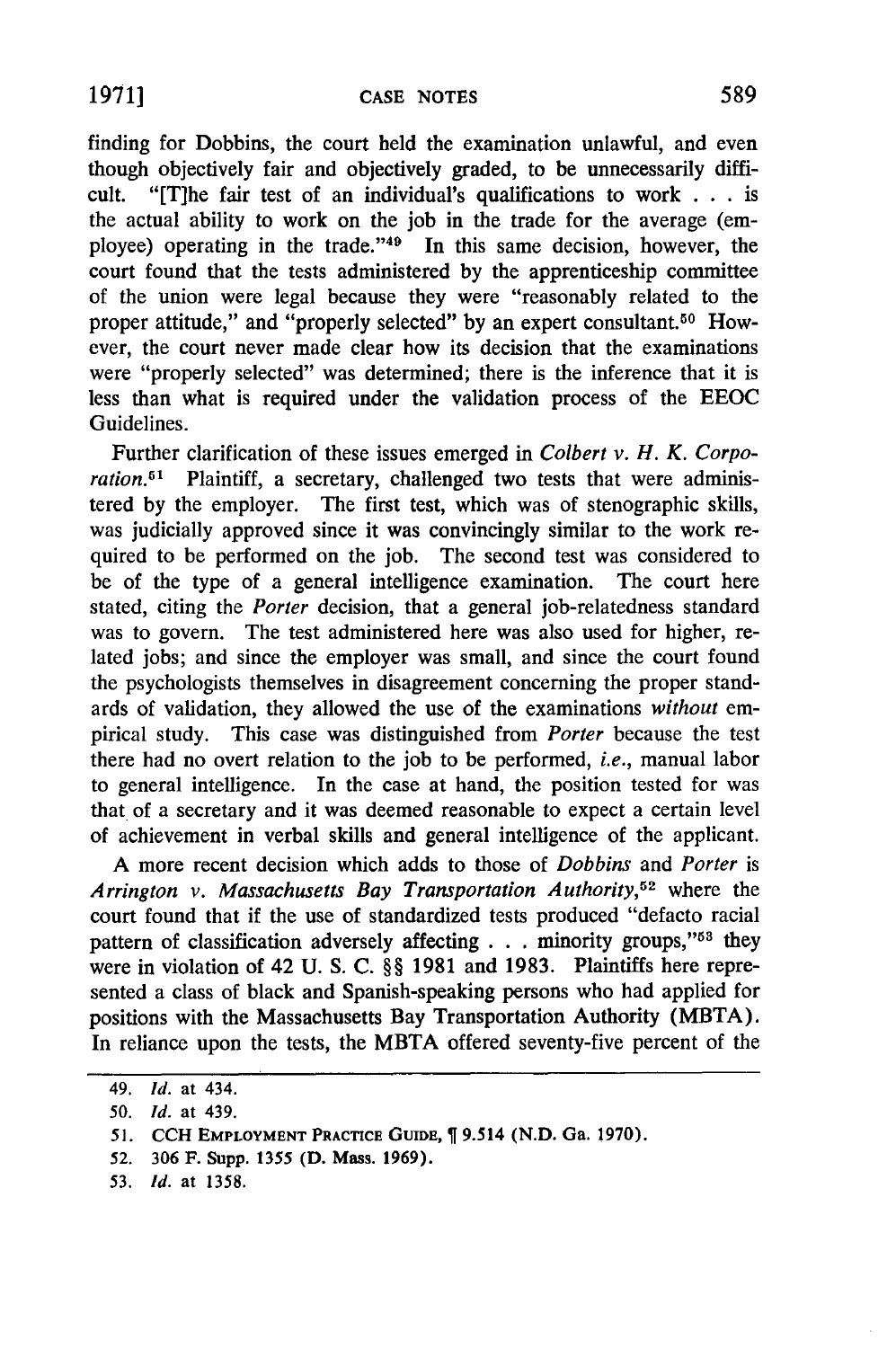white applicants tested a chance at the first two-thirds of the open positions; while they only offered twenty percent to members of minority groups. In holding the hiring practices unlawful, the district court said that the tests would be viable if the use of the tests to determine eligibility was founded on "a relationship between the aptitudes tested and the demands of the work to be performed. $1/54$  It is not clear how the required connection can be demonstrated, however the court implied that a process more rigorous than casual observation is necessary. Taken with the *Porter* decision, *Arrington* suggests that the line of substantiality of differential impact necessary to invoke relief lies somewhat between ten and twenty-five percent.

In *Penn v. Stumpf,55* plaintiff, an adult black male, applied to the Oakland Civil Service Board of Commissioners to become a police officer. After being administered the written examination he was informed that he received a failing score, and consequently was not permitted to continue on to the oral examination. This cause of action was instituted, alleging that the sole reason for plaintiff's failing the examination was the discriminatory nature of the test. The district court, in expanding the *Arrington* decision, stated that while a "significant statistical discrepancy (in hiring practices and test results) is not in itself dispositive, it is at least some indication that discriminatory forces, albeit subtle ones, may be afoot." $56$  The court went on to declare that a test which had not been professionally developed or otherwise validated and which had an adverse impact on members of minority groups was violative under Title VII.

The most explicit endorsement of the EEOC Guidelines was handed

56. 308 F. Supp. 1238, 1243. *See also* Jones v. Lee Way Motor Freight Inc., 431 F.2d 245 (10th Cir. 1970) the Circuit Court of Appeals stated that "In racial discrimination cases, statistics often demonstrate more than the testimony of many witnesses, and they should be given proper effect by the courts." *Id.* at 247. *See also* Parham v. Southwestern Bell Telephone Co., 433 F.2d 421, 426 (8th Cir. 1970); United States v. Dillon Supply Co., 429 F.2d 800, 804 (4th Cir. 1970); United States v. International Bhd. of Elec. Wrkrs., 428 F.2d 144, 151 (6th Cir. 1970); United States v. United Assoc. of Plumbers Local No. 73, 314 F. Supp. 160, 161 (S.D. Ind. 1969); Dobbins v. Local 212 International Bhd. of Elec. Wrkrs., 292 F. Supp. 413, 417 (S.D. Ohio 1968).

<sup>54.</sup> *Id.* at 1358.

<sup>55. 308</sup> F. Supp. 1238 (N.D. Cal. 1970). *See also* Carter v. Gallagher, 3 EPD 8205 (D. Minn. 1971) (striking down the tests used by the Minneapolis Fire Department); Western Additions Community Org. v. Alioto, No. 70-1335 (N.D. Cal. 1971) (striking down the tests of the San Francisco Fire Department); Armstead v. Starkville Municipal Separate School District, 325 F. Supp. 560 (N.D. Miss. 1971), and Baker v. Columbus Municipal Separate School Dist., - F. Supp. -(W.D. Miss. June 23, 1971) (striking down the tests of the Mississippi School Districts).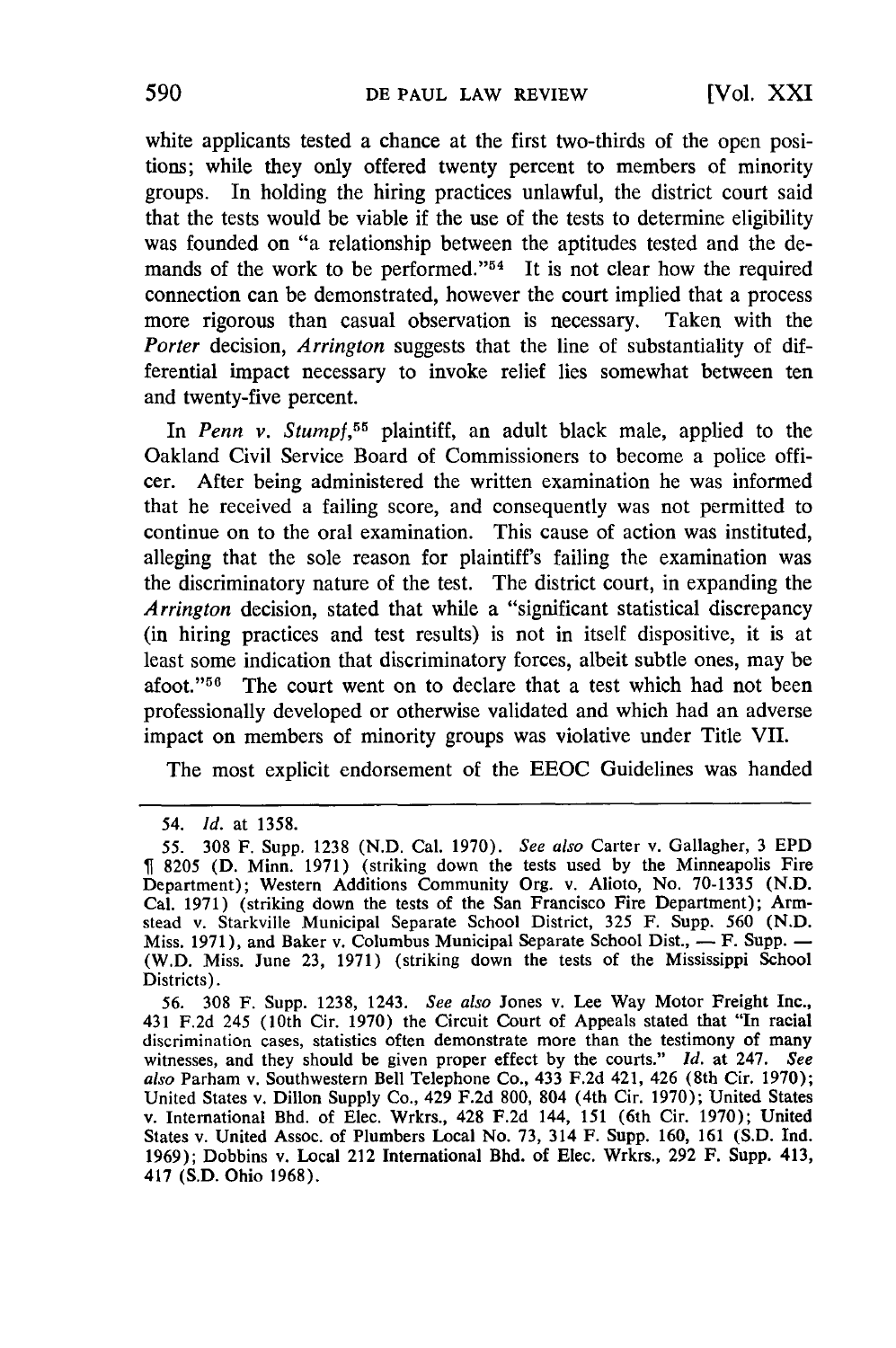**1971]**

down in *Hicks v. Crown Zellerbach.57* Plaintiff, a black employee, showed that 37.8% of the whites versus only 9.8% of the blacks were passing the Wonderlic Test employed by the defendant corporation.<sup>58</sup> In considering the different and emphatic discrepancies achieved and in the absence of a study employed to determine if, in fact, the examinations were predictive of future results in employment, the court found them to be illegal. "Title VII does not permit an employer to engage in unsubstantiated speculation at the expense of the black workers."<sup>59</sup> Validation of employment tests would require professional expertise in determining the job-relatedness and consequently, the EEOC determinations would be given "great deference" as an indication of the point at which job-relatedness had been shown. <sup>60</sup>

Further defining that the employers do not satisfy their burden of proving a business necessity simply by showing that a particular business practice serves legitimate management functions, the court stated in *United States v. Bethlehem Steel,* that:

**If** the legitimate ends of safety and efficiency can be served by a reasonably available alternative system with less discriminatory effect, then the present policy may not be continued. <sup>61</sup>

In other words, the employer must show not only that the employment practice in question promotes a legitimate business objective, but also that there is no less discriminatory alternative practice available by which to achieve that business objective. $62$ 

Another outgrowth of the *Arrington* decision is *Chance v. Board* of Commissioners.<sup>63</sup> Here the court held that a series of examinations used by the New York Board of Education to qualify and select public school principals discriminated against black and Puerto Rican applicants and were in violation of the 14th amendment.<sup>64</sup> It then held that the data

59. 310 F. Supp. 536, 538 (E.D. La. 1971).

61.  $-F.2d$ ,  $-$  (2d Cir. June 21, 1971).

62. *See* Robinson v. Lorillard Corp., 3 EPD  $\parallel$  8, 267 (4th Cir. 1971) at  $\parallel$  6901.

63.  $- F. Supp. - (S.D. N.Y. July 14, 1971).$ 

64. The pass-fail statistics reveal a 31.4% pass rate for blacks and Puerto Ricans compared to a 44.3% pass rate for white candidates.

<sup>57.</sup> **319** F. Supp. 314 **(E.D.** La. **1970).**

<sup>58.</sup> The Bennett Mechanical Test was also administered and a greater disparity resulted-64% over 15.4%.

**<sup>60.</sup>** *See,* Udall v. Tallman, 380 U.S. **1,** 16 (1964); "Particularly is (great deference) . **.** . due when the administrative practice at stake 'involves a contemporaneous construction of a statute by the men charged with the responsibility of setting its machinery in motion, of making the parks work effectively and smoothly while they are untried and new'. **. .** . When the construction of an administrative regulation rather than a statute is in issue, deference is even more clearly in order."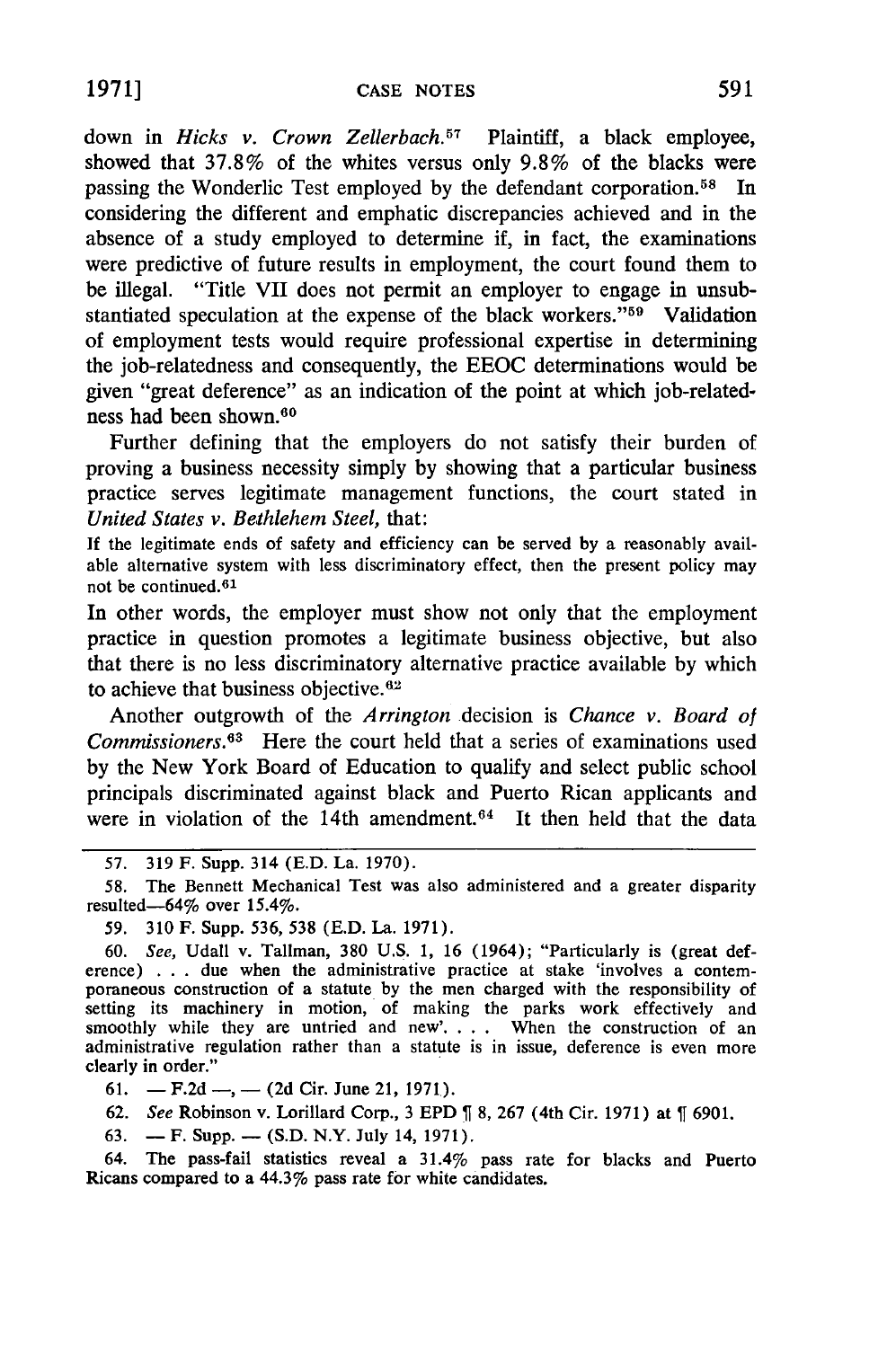introduced by plaintiffs displayed "a defacto" effect of discriminating significantly and substantially against members of minority groups. $65$  The court then issued a preliminary injunction restraining the Board from conducting further examinations of the type found to be unconstitutional. $66$ 

Certain principles emerge, then, from this line of decisions. All of the foregoing cases call for some showing of job-relatedness, but the proof required has been diverse; no unvarying standard of empirical validation has been required. The size of the company, substantiality of the disparate effect, and the frequency of progression to higher, related jobs must all be taken into account in determining whether a reasonable showing of business purpose has been demonstrated to override the adverse affect of the tests administered on minority groups.

The Supreme Court decision in *Griggs v. Duke Power Company,<sup>7</sup>* gave a definitive declaration that the use of unvalidated tests can result in unlawful racial discrimination. In stating the objectives of Congress when enacting Title VII, Chief Justice Burger declared that

it (Title VII) was to achieve equality of employment opportunities and remove barriers that have operated in the past to favor an identifiable group of white employees over other employees. Under the Act, practices, procedures or tests neutral on their face and even neutral in terms of intent, cannot be maintained if they operate to "freeze" the status quo of prior discriminatory practices.<sup>68</sup>

Overall, the Supreme Court has explicitly stated that it will take an effect *oriented* approach to cases of employment discrimination. It is of no consequence what the overt manifestations of the employer might be or the widespread acceptance of the particular examination. Of consequence will be the *effect* that these policies and procedures may have on minority groups.

The immediate result of the *Griggs* decision is that *any* criteria for se-

67. Supra note 6.

<sup>65.</sup> See note 63.

<sup>66.</sup> The court stated that when such a discriminatory impact against a minority exists: "[A] strong showing must be made by the Board that the examinations are required to measure abilities essential to performance of the supervisory positions for which they are given."  $-F$ . Supp.  $\overline{P}$ ,  $\overline{P}$ . (S.D. N.Y. July 14, 1971).

<sup>68. 401</sup> U.S. 424 (1971). Mr. Chief Justice Burger ends his opinion with the following paragraph: "Nothing in the Act precludes the use of testing or measuring procedures; obviously they are useful. What Congress has forbidden is giving these devices and mechanisms controlling force unless they are demonstrably a reasonable measure of job performance. Congress has not commanded that the less qualified be preferred over the better qualified simply because of minority origins. Far from disparaging job qualifications as such, Congress has made such qualifications the controlling factor, so that race, religion, nationality, and sex become irrelevant. What Congress has commanded is that any test used must measure the person for the job and not the person in the abstract." *Id.* at 436.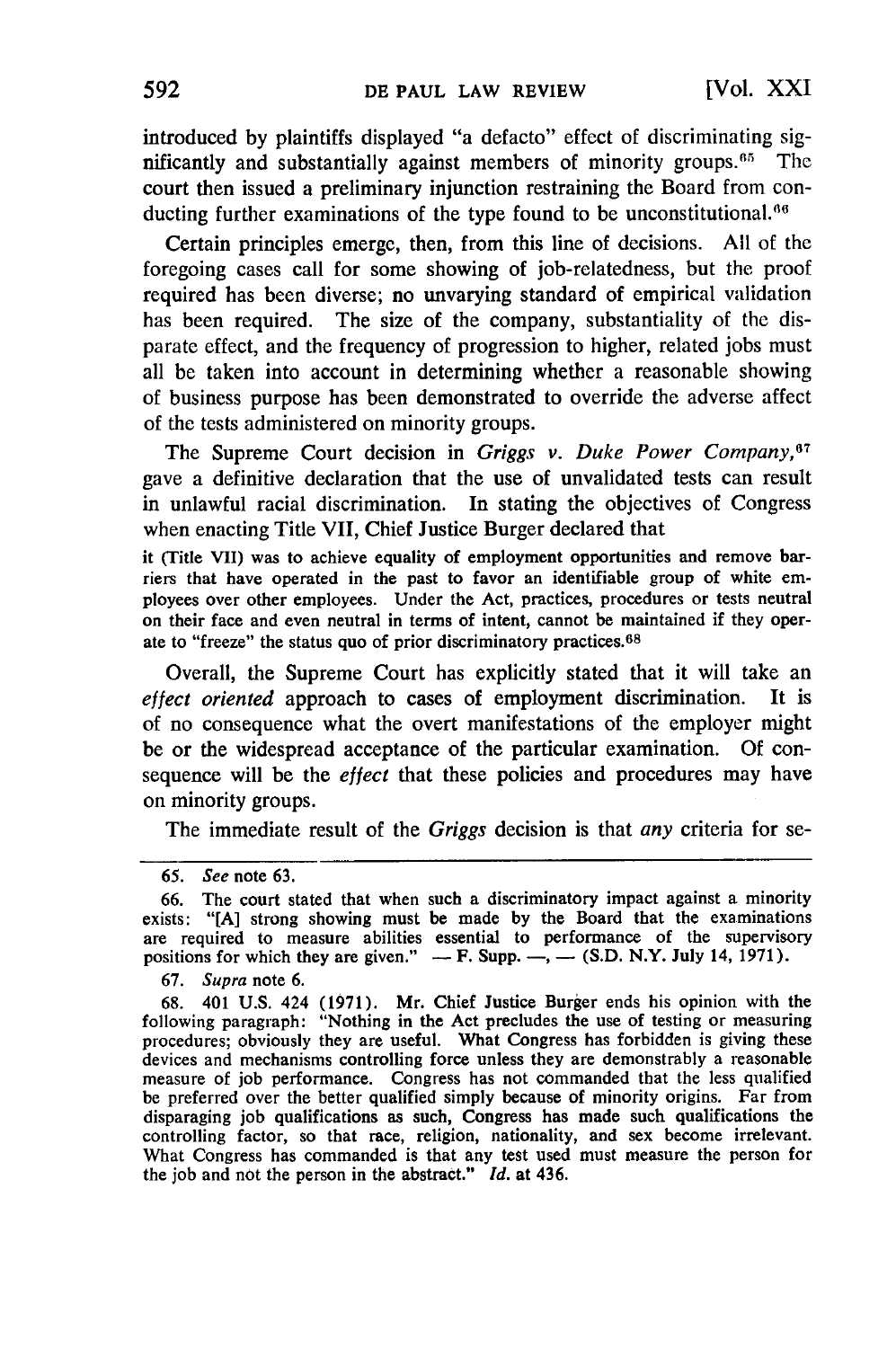lecting employees which works unfairly against *any* group must be based on a business need.69 When the rejection percentage for one class is higher than that for another, the employer is now required to show that his sifting and winnowing devices accurately project whether the job applicant has the ability to perform on the job, *i.e.,* serve a business need.

The new questions that this decision has evinced are numerous, and consequently it will take more litigation to resolve them. The most crucial question left unanswered regards "the exceptions to be allowed for discriminatory practices that are demonstrated to be necessary to the safe and efficient conduct of an employer's business."70 What kind of business need must be shown in order to be exempted from Title VII? The degree of "job-relatedness" is omitted; must there be a 100% correlation or is *51* % sufficient?

The EEOC, whose Guidelines were adopted in *Griggs,* takes a rather restrictive attitude towards the exemptions permitted under a "good faith job qualification necessary to the normal operation for the business." Judging the Court on its past performance, it is easily inferrable that the EEOC's view will again prevail.

Since any employment test is subject to the scrutiny of the courts, the logical extension of the *Griggs* decision may very well be in the area of college and law school admission tests. It is not stretching the definition of "employment test" to include these tests because there is a definite correlation between a person's performance and the school that subsequently admits him. From there it is only a small jump to his eventual earning capacity.

Already litigation has begun involving the Federal Service Entrance Examination (FSEE). In *Douglas v. Hampton,71* a class action by black plaintiffs72 filed against the Commissioners of the United States Civil Service Commission alleges that the reason plaintiffs failed the examination was due to its *inherent* discriminatory bias towards members of minority groups. Plaintiffs contend that the cultural differences experienced by members of their class places them at a severe disadvantage in achieving scores of the FSEE that are comparable to those obtained by white applicants. The consequences of this action, if successful, are quite obvious;

**<sup>69.</sup>** *Id.* at 431.

<sup>70.</sup> This effectively rules out general testing devices, diplomas, and degrees as fixed measures of capabilities.

**<sup>71.</sup>** CCH EMPLOYMENT PRAcTICE GUIDE, 5,158,8 **(1971).**

**<sup>72.</sup>** District Court for the District of Columbia-Civil Action No. **313-71,** filed August, 1971.